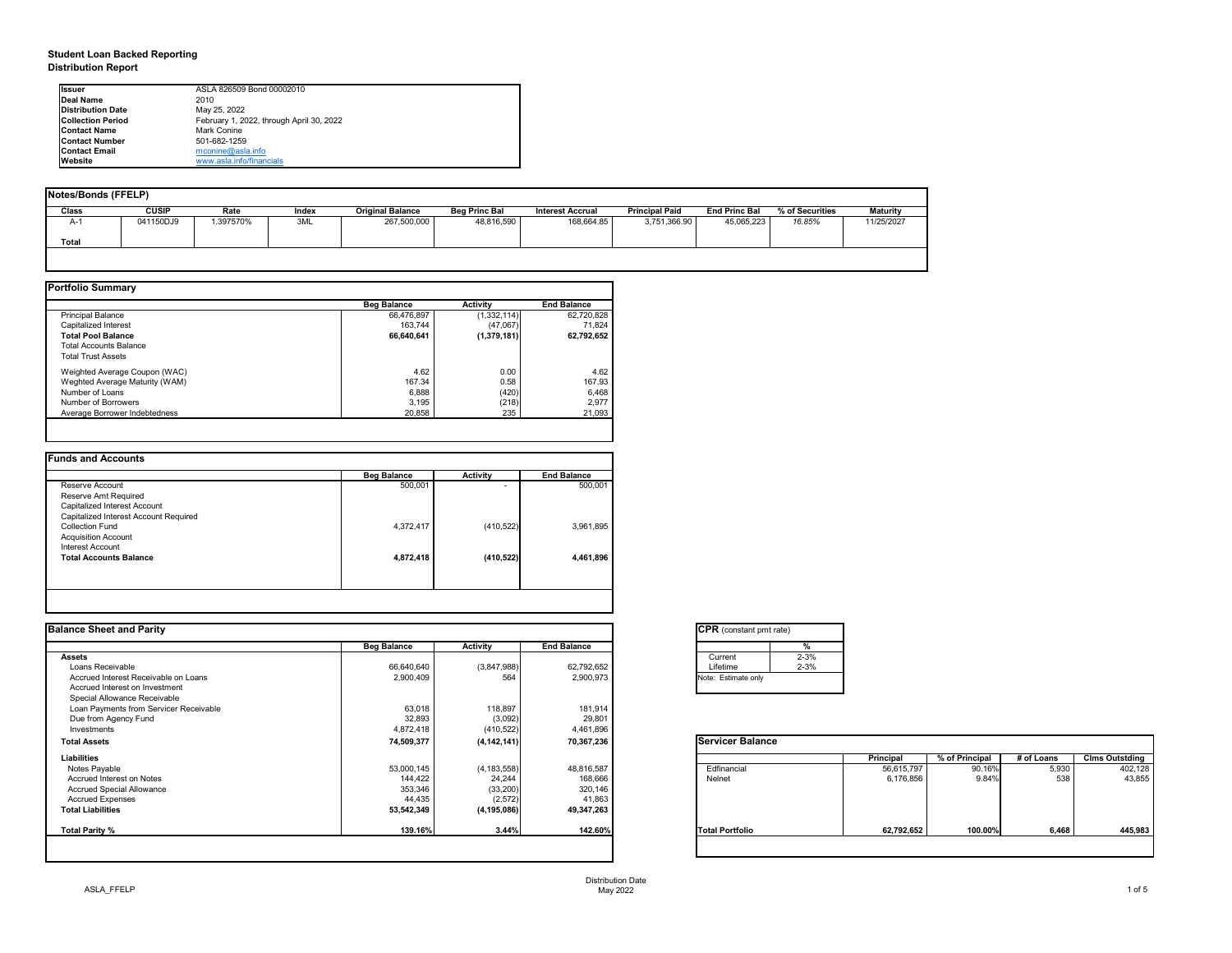## **Student Loan Backed Reporting Distribution Report**

## **Delinquency Status**

|                           | # of Loans       |               |                  | <b>Principal</b> |                  | % of Principal |                  | <b>WAC</b>    |                  | <b>WARM</b>   |  |
|---------------------------|------------------|---------------|------------------|------------------|------------------|----------------|------------------|---------------|------------------|---------------|--|
|                           | <b>Beginning</b> | <b>Ending</b> | <b>Beginning</b> | <b>Ending</b>    | <b>Beginning</b> | <b>Ending</b>  | <b>Beginning</b> | <b>Ending</b> | <b>Beginning</b> | <b>Ending</b> |  |
| In School                 |                  |               | 4,434            | 4,434            | 0.01%            | 0.01%          | 2.32             | 2.32          | 120.00           | 120.00        |  |
| Grace                     |                  |               |                  |                  |                  |                |                  |               |                  |               |  |
| Repayment                 |                  |               |                  |                  |                  |                |                  |               |                  |               |  |
| Current                   | 5,264            | 4,997         | 52,118,388       | 49,166,951       | 78.21%           | 78.30%         | 4.59             | 4.55          | 168.42           | 166.86        |  |
| 31-60 Days Delinquent     | 170              | 167           | 1,980,403        | 1,467,478        | 2.97%            | 2.34%          | 4.59             | 4.92          | 177.73           | 148.19        |  |
| 61-90 Days Delinquent     | 103              | 143           | 1,061,502        | 1,253,991        | 1.59%            | 2.00%          | 5.35             | 4.23          | 148.36           | 171.71        |  |
| 91-120 Days Delingent     | 55               | 45            | 427,926          | 323,696          | 0.64%            | 0.52%          | 4.33             | 4.78          | 141.55           | 142.88        |  |
| 121-180 Days Delinquent   | 97               | 125           | 991,887          | 1,325,914        | 1.49%            | 2.11%          | 5.08             | 4.54          | 194.04           | 145.10        |  |
| 181-270 Days Delinquent   | 133              | 73            | 1,056,579        | 694,057          | 1.59%            | 1.11%          | 5.23             | 5.71          | 151.65           | 175.57        |  |
| 271+ Days Delinquent      | 38               | 61            | 413,421          | 336,588          | 0.62%            | 0.54%          | 5.70             | 4.16          | 200.93           | 133.64        |  |
| <b>Total Repayment</b>    | 5,860            | 5,611         | 58,050,106       | 54,568,676       | 87.11%           | 86.90%         | 4.63             | 4.56          | 168.60           | 165.92        |  |
| Forbearance               | 658              | 544           | 5,989,276        | 5,824,037        | 8.99%            | 9.28%          | 4.52             | 5.00          | 158.45           | 192.34        |  |
| Deferment                 | 303              | 264           | 2,235,556        | 1,949,522        | 3.35%            | 3.10%          | 4.79             | 5.10          | 162.73           | 156.38        |  |
| <b>Claims in Progress</b> | 66               | 48            | 361,269          | 445,983          | 0.54%            | 0.71%          | 4.29             | 5.21          | 143.61           | 146.03        |  |
| <b>Claims Denied</b>      |                  |               |                  |                  |                  |                |                  |               |                  |               |  |
| <b>Total Portfolio</b>    | 6,888            | 6,468         | 66,640,640       | 62,792,652       | 100.00%          | 100.00%        | 4.63             | 4.62          | 167.85           | 167.93        |  |

|                                     |                  | # of Loans    |                  | <b>Principal</b> |                  | % of Principal |                  | <b>WAC</b>    |                  | <b>WARM</b>   |  |
|-------------------------------------|------------------|---------------|------------------|------------------|------------------|----------------|------------------|---------------|------------------|---------------|--|
|                                     | <b>Beginning</b> | <b>Ending</b> | <b>Beginning</b> | <b>Ending</b>    | <b>Beginning</b> | <b>Ending</b>  | <b>Beginning</b> | <b>Ending</b> | <b>Beginning</b> | <b>Ending</b> |  |
| Current                             | 5,264            | 4,997         | 52,118,388       | 49,166,951       | 89.78%           | 90.10%         | 4.59             | 4.55          | 168.42           | 166.86        |  |
| 31-60 Days Delinquent               | 170              | 167           | 1,980,403        | 1,467,478        | 3.41%            | 2.69%          | 4.59             | 4.92          | 177.73           | 148.19        |  |
| 61-90 Days Delinquent               | 103              | 143           | 1,061,502        | 1,253,991        | 1.83%            | 2.30%          | 5.35             | 4.23          | 148.36           | 171.71        |  |
| 91-120 Days Delingent               |                  |               | 427,926          | 323,696          | 0.74%            | 0.59%          | 4.33             | 4.78          | 141.55           | 142.88        |  |
| 121-180 Days Delinquent             |                  | 125           | 991,887          | 1,325,914        | 1.71%            | 2.43%          | 5.08             | 4.54          | 194.04           | 145.10        |  |
| 181-270 Days Delinquent             | 133              |               | 1,056,579        | 694,057          | 1.82%            | 1.27%          | 5.23             | 5.71          | 151.65           | 175.57        |  |
| 271+ Days Delinquent                | 38               | 61            | 413,421          | 336,588          | 0.71%            | 0.62%          | 5.70             | 4.16          | 200.93           | 133.64        |  |
| <b>Total Portfolio in Repayment</b> | 5,860            | 5,611         | 58,050,106       | 54,568,676       | 100.00%          | 100.00%        | 4.59             | 4.56          | 166.89           | 165.92        |  |

| Portfolio by Loan Type                  |                  |               |                  |               |                  |                |                  |               |                  |               |  |
|-----------------------------------------|------------------|---------------|------------------|---------------|------------------|----------------|------------------|---------------|------------------|---------------|--|
|                                         | # of Loans       |               | <b>Principal</b> |               |                  | % of Principal |                  | <b>WAC</b>    |                  | <b>WARM</b>   |  |
|                                         | <b>Beginning</b> | <b>Ending</b> | <b>Beginning</b> | <b>Ending</b> | <b>Beginning</b> | Ending         | <b>Beginning</b> | <b>Ending</b> | <b>Beginning</b> | <b>Ending</b> |  |
| <b>Subsidized Consolidation Loans</b>   | 2,035            | 1,744         | 25,817,205       | 24,230,317    | 38.74%           | 38.59%         | 4.94             | 4.95          | 161.47           | 162.55        |  |
| <b>Unsubsidized Consolidation Loans</b> | 1,992            | 1,696         | 32,297,843       | 30,358,513    | 48.47%           | 48.35%         | 4.76             | 4.77          | 179.51           | 179.01        |  |
| <b>Subsidized Stafford Loans</b>        | 1,815            | 1,578         | 4,614,525        | 4,439,469     | 6.92%            | 7.07%          | 3.08             | 3.06          | 132.89           | 135.31        |  |
| Unsubsidized Stafford Loans             | 0.020            | 890           | 3,743,857        | 3,605,476     | 5.62%            | 5.74%          | 3.11             | 3.06          | 149.98           | 154.55        |  |
| PLUS/GradPLUS Loans                     |                  | 20            | 150,422          | 141,870       | 0.23%            | 0.23%          | 6.68             | 6.56          | 74.08            | 75.51         |  |
| SLS Loans                               |                  |               | 16,789           | 17,007        | 0.03%            | 0.03%          | 3.19             | 3.19          | 153.03           | 152.06        |  |
| <b>Total Portfolio</b>                  | 6,888            | 5,930         | 66,640,640       | 62,792,652    | 100.00%          | 100.00%        | 4.63             | 4.62          | 167.85           | 167.93        |  |

|  |  | Portfolio by Program Typo |  |
|--|--|---------------------------|--|
|--|--|---------------------------|--|

| Portfolio by Program Type                  |                  |               |                  |               |                  |         |                  |               |                  |               |
|--------------------------------------------|------------------|---------------|------------------|---------------|------------------|---------|------------------|---------------|------------------|---------------|
|                                            | # of Loans       |               | <b>Principal</b> |               | % of Principal   |         | <b>WAC</b>       |               | <b>WARM</b>      |               |
|                                            | <b>Beginning</b> | <b>Ending</b> | <b>Beginning</b> | <b>Ending</b> | <b>Beginning</b> | Ending  | <b>Beginning</b> | <b>Ending</b> | <b>Beginning</b> | <b>Ending</b> |
| Graduate / 4-Year Loans                    | 6,053            | 5,215         | 61,573,081       | 57,913,486    | 92.40%           | 92.23%  | 4.57             | 4.57          | 167.23           | 167.51        |
| 2-Year Loans                               | 713 <sub>1</sub> | 615           | 3,877,855        | 3,753,857     | 5.82%            | 5.98%   | 5.18             | 5.22          | 161.08           | 164.25        |
| Proprietary / Technical / Vocational Loans |                  |               | 631,289          | 585,560       | 0.95%            | 0.93%   | 5.47             | 5.57          | 193.04           | 208.46        |
| Unknown (Consolidation) Loans              |                  |               | 558,415          | 539,750       | 0.84%            | 0.86%   | 5.37             | 5.37          | 194.74           | 193.76        |
| Other Loans                                |                  |               |                  |               |                  |         |                  |               |                  |               |
| <b>Total Portfolio</b>                     | 6,888            | 5,930         | 66,640,640       | 62,792,652    | 100.00%          | 100.00% | 4.63             | 4.62          | 167.85           | 167.93        |
|                                            |                  |               |                  |               |                  |         |                  |               |                  |               |

|                        | # of Loans       |               | <b>Principal</b> |               | % of Principal   |               |
|------------------------|------------------|---------------|------------------|---------------|------------------|---------------|
|                        | <b>Beginning</b> | <b>Ending</b> | <b>Beginning</b> | <b>Ending</b> | <b>Beginning</b> | <b>Ending</b> |
| <b>Fixed Loans</b>     | 4,432            | 3,784         | 59,519,690       | 55,936,052    | 89.31%           | 89.08%        |
| Variable Loans         | 2,456            | 2,146         | 7,120,950        | 6,856,600     | 10.69%           | 10.92%        |
| T-Bill Loans           | 2,453            | 2,144         | 7,101,835        | 6,838,975     | 10.66%           | 10.89%        |
| <b>CMT Loans</b>       |                  |               | 16,338           | 17,625        | 0.02%            | 0.03%         |
| <b>Total Portfolio</b> | 6,888            | 5,930         | 66,640,640       | 62,792,652    | 100.00%          | 100.00%       |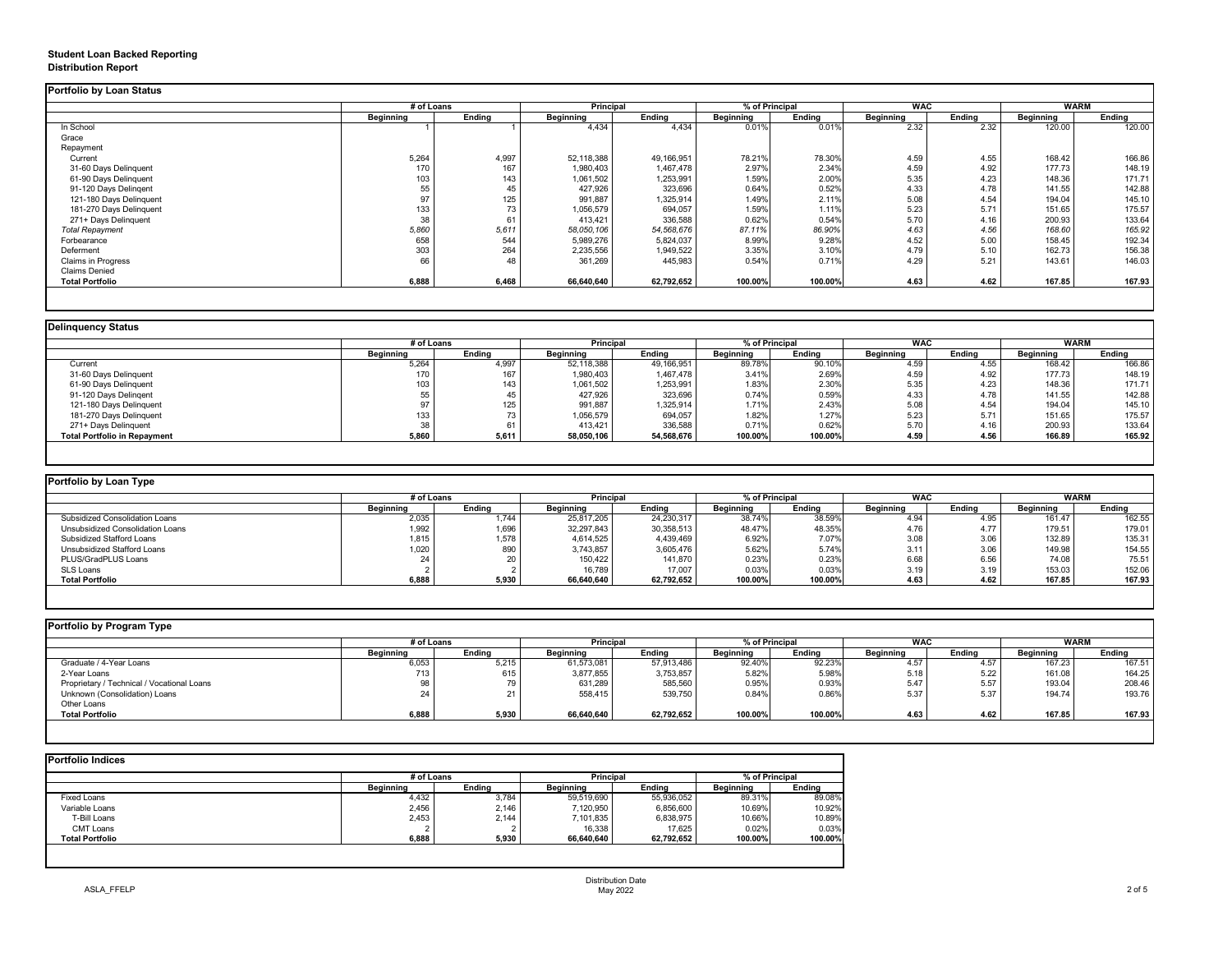**Distribution Date** May 25, 2022<br>**Collection Period** February 1, 2022, through A **Collection Period** February 1, 2022, through April 30, 2022

# **Collection Activity**

| <b>Collection Account</b>                                                                    | as of 4/30/2022 |
|----------------------------------------------------------------------------------------------|-----------------|
| Beginning Balance - February 1, 2022                                                         | 4,372,417       |
| <b>Collection Amount Received</b>                                                            | 4,443,706       |
| <b>Recoveries</b>                                                                            |                 |
| Reserve Account                                                                              |                 |
| <b>Excess of Required Reserve Account</b>                                                    |                 |
| Interest on Investment Earnings                                                              | 252             |
| Capitalized Interest Account (after a stepdown or release date)                              |                 |
| <b>Acquisition Account</b>                                                                   |                 |
| Payments from Guarantor                                                                      |                 |
| Special Allowance payments to Department of Education                                        | (231, 722)      |
| <b>Consolidate Rebate Fees</b>                                                               | (163, 768)      |
| <b>Transfer Capitalized Interest Fund</b>                                                    |                 |
| Principal payments, interest payments, administration fees, servicing fees, and trustee fees | (4,458,989)     |
| <b>Transfer to Department Rebate Fund</b>                                                    |                 |
| Other Amounts Received in Collection                                                         |                 |
| <b>Total Available Funds</b>                                                                 | 3,961,895       |
|                                                                                              |                 |

| <b>Fees Due for Current Period</b>                                | as of 4/30/2022 |
|-------------------------------------------------------------------|-----------------|
| <b>Indenture Trustee Fees</b>                                     |                 |
| <b>Servicing Fees</b>                                             | 36,630          |
| <b>Administration Fees</b>                                        | 5,233           |
| Late Fees                                                         |                 |
| <b>Other Fees</b>                                                 |                 |
| <b>Total Fees</b>                                                 | 41,863.00       |
|                                                                   |                 |
| <b>Cumulative Default Rate</b>                                    | as of 4/30/2022 |
| <b>Current Period's Defaults</b>                                  | 650,467.02      |
| <b>Cumulative Defaults</b>                                        | 62,921,447.89   |
| Loans for which claims have been filed as of applicable month end | 1,963,719.41    |
| <b>Cumulative Default Rate</b>                                    | 25.56%          |
| Cumulative Recoveries (including reimbursements and collections)  |                 |
| <b>Payments from Guarantor</b>                                    | 62,101,109.27   |
| <b>Borrower Recoveries</b>                                        | n/a             |
| <b>Recovery Rate</b>                                              | 98.70%          |
| <b>Cumulative Net Loss</b>                                        | 820,338.62      |
| <b>Cumulative Net Loss</b>                                        | 0.33%           |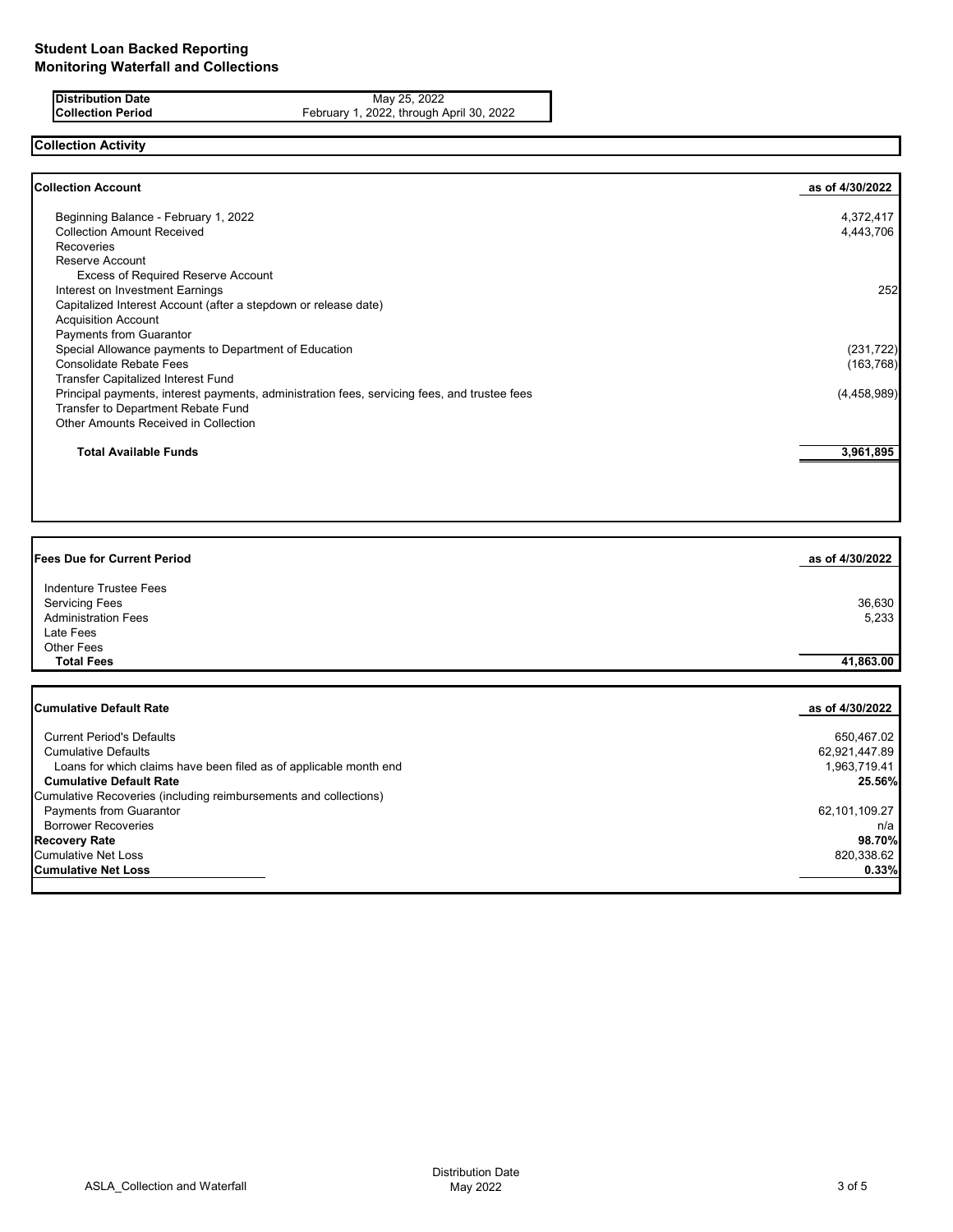# **Waterfall Activity**

| <b>Waterfall for Distribution</b>                                                         | <b>Amount Due</b> | <b>Amount Remaining</b> |
|-------------------------------------------------------------------------------------------|-------------------|-------------------------|
| <b>Total Available Funds</b>                                                              |                   | 3,961,895               |
| First: Payment required under any Joint Sharing Agreement                                 |                   |                         |
| <b>Second: Trustee Fees</b>                                                               |                   |                         |
| Third: Servicing Fees and Backup Servicing Fees                                           | 36,630            | 3,925,265               |
| <b>Fourth: Administration Fees</b>                                                        | 5,233             | 3,920,032               |
| <b>Fifth: Noteholder Interest</b>                                                         | 168,664.85        | 3,751,367               |
| Sixth: Reinstate the balance of the Reserve Fund up to the Specified Reserve Fund Balance |                   |                         |
| Seventh: Noteholder Principal, until paid in full                                         | 3,751,366.90      | 0                       |
|                                                                                           |                   |                         |

| <b>Principal and Interest Distributions</b>    | Class A-1    |
|------------------------------------------------|--------------|
|                                                |              |
| <b>Quarterly Interest Due</b>                  | 168,664.85   |
| <b>Quarterly Interest Paid</b>                 | 168,664.85   |
| Interest Shortfall                             | 01           |
| Interest Carryover Due                         | 0l           |
| Interest Carryover Paid                        | 0            |
| <b>Interest Carryover</b>                      | $\Omega$     |
| <b>Quarterly Principal Distribution Amount</b> | 3,751,366.90 |
| <b>Quarterly Principal Paid</b>                | 3,751,366.90 |
| Shortfall                                      | 0            |
| <b>Total Distribution Amount</b>               | 3,920,031.75 |
|                                                |              |